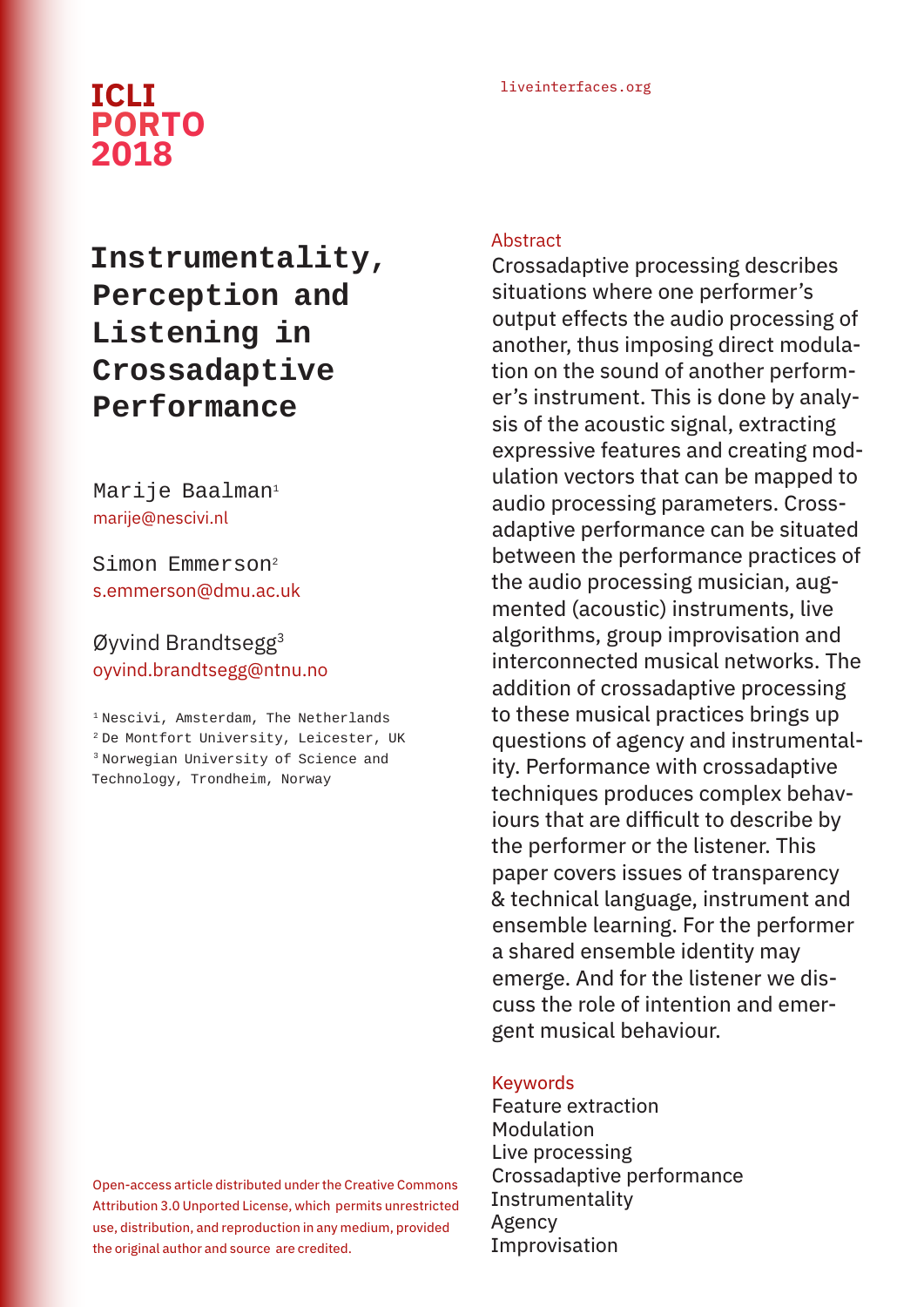## **Introduction**

The current paper explores issues encountered in the project "Cross-adaptive audio processing as musical intervention". Digital audio analysis methods are used to let features of one sound modulate the electronic processing of another, allowing one performer's musical expression on her instrument to influence quite radical changes to another performer's sound. This action deeply intervenes with the performance environment for the other musician. The continuous timbral modulations imposed on one's own instrumental sound enables new forms of creative interplay, and at the same time inhibits some learned and habituary modes of performance. Listening, anticipation, preconception, and thus motivation to exert said modulations are closely linked to expectation and familiarity. The project method is thus based on iterative practical experimentation done in studio sessions. Sessions are documented by multitrack audio and video recording, and reflections supported by short personal video interviews with the participants. Documentation is an integral part of the reflection process in the research project. The documentation is also made publicly available in a research blog.<sup>1</sup> Development of processing tools and composition of interaction mappings are refined on each iteration, and different performative strategies explored.

#### **1.Crossadaptive processing and signal interaction**

Interaction between two or more audio signals has been used for creative sound design purposes in a number of contexts. Stockhausen's use of *Ring modulation*, Laurie Anderson's use of *Vocoder*, and the *Auto-wah* effect on Stevie Wonder's clavinet are examples of adaptive and crossadaptive treatments. Similarly, the pumping effects of *sidechain compression* is ubiquitous in pop music of the last 20 years, an example is Eric Prydz' *Call On Me* from 2004. In the same period, we have also seen extensive research into adaptive (e.g. Verfaille, Zolzer and Arfib 2006) and intelligent (e.g. Reiss 2011)

effects for music production, and more recently these techniques have been put to use for live performance (e.g. Fasciani 2014, Brandtsegg 2015). The activities in this field use signal analysis to extract control vectors for use of parametric control of effects processing. Many of the feature extraction methods come from the field of music information retrieval, but the utilization of these features to form control signals for processing lies within crossadaptive processing. *Crossadaptive performance* relates to the use of crossadaptive processing for live performance, where the musicians are enabled to modulate the sound of each other's instruments. Assuming that a musician relates intimately to the sound of her instrument, allowing another musician to change the sound on the fly will enable radically new forms of interaction, between performer and instrument as well as between performers.

In addition to the feature extraction and modulator mapping described above, our exploration of crossadaptive performance has also included processes of more direct signal interaction between two sources, for example with convolution, where we have adapted the technique for live interaction by devising a method of continuous update of the filter (see Brandtsegg, Saue and Lazzarini 2018). *Convolution* has some interesting implications for signal interaction, as the temporal characteristics as well as the spectral profile of one signal are imposed on the other.

#### **2.Situating crossadaptive processing in other performance practices**

Crossadaptive performance can be situated between the performance practices of the audio processing musician, augmented (acoustic) instruments, interactive music machines or live algorithms, group improvisation and interconnected musical networks, but also has distinct differences from these practices. An audio processing musician's role is to process the sound of another musician (or multiple musicians). Most often the instrument pro-

<sup>1</sup> http://crossadaptive.hf.ntnu.no/. In the footnotes in this paper linking to particular entries of the blog we use shortlinks.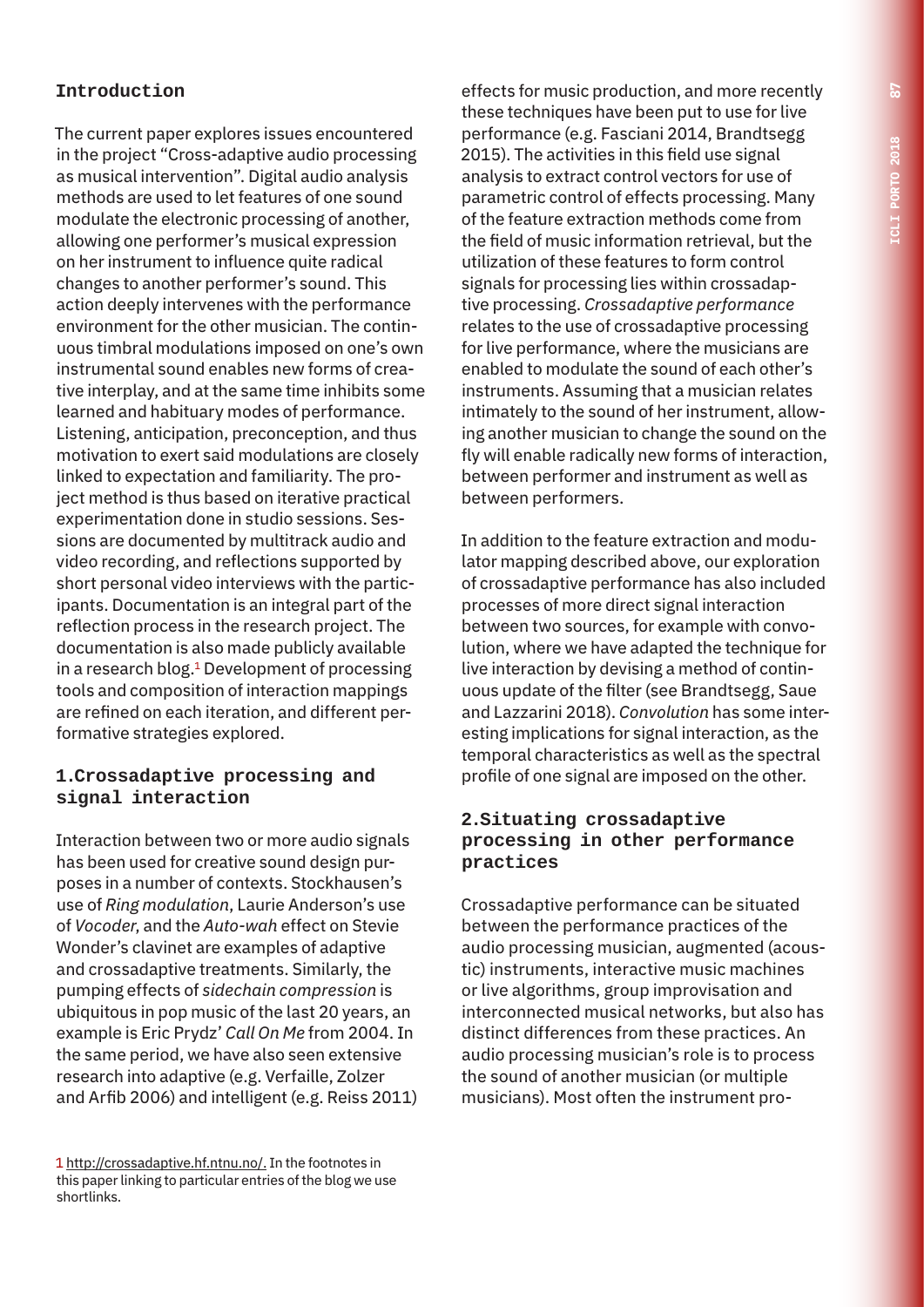

*Figure 1. Analysis of expressive features generates modulator signals (Brandtsegg 2015)*

cessed is an acoustic instrument. The artists Dafna Naphtali and Joel Ryan are examples. They have developed a set of realtime audio processing units and control interfaces for live performance. During the performance they use these tools as they make decisions on which to use while responding to the acoustic and the combined sound they create. The decisions they make are as much based on experience gained through building their tools as performing them in different situations with different kinds of musicians (Naphtali 2016). While playing, a dialogue unfolds between the musician whose sound is processed (who will adapt his playing based on the effects on his sound) and the processing musician.

Various musicians have augmented their acoustic instrument to process the sound. The acoustic sound is captured, analysed and processed during performance, controlled by sensors mounted onto the instrument. Examples of augmented instruments are Gibson's modified cello (Andersen and Gibson 2017) and Leeuw's electrumpet (Leeuw 2009). The latter also makes use of auto-adaptive processing of the sound.

Interactive music machines or *live algorithms* usually consist of a set of analysis methods to determine what a musician is playing and some sort of system to create a sonic response to what the musician is playing. Besides live processing, often these algorithms operate on a longer timescale, giving musical phrases back in response to phrases that were played by the human performer. A live algorithm can: 1) collaborate actively with human performers in real-time performance without a human operator; 2) make apt and creative contributions to the musical dimensions of sound, time and structure; and 3) contain a parametric representation of the aural environment which changes to reflect interaction between machine and environment (Lewis 2007).

Group improvisation is a practice where a group of musicians plays together to improvise together: that is, they do not have a preconceived score that they play, rather each musician draws on their own skill in playing their instrument and by playing together and listening to each other, a joint sonic experience is created. Often there is a notion that the sound created together is more than the sum of its parts and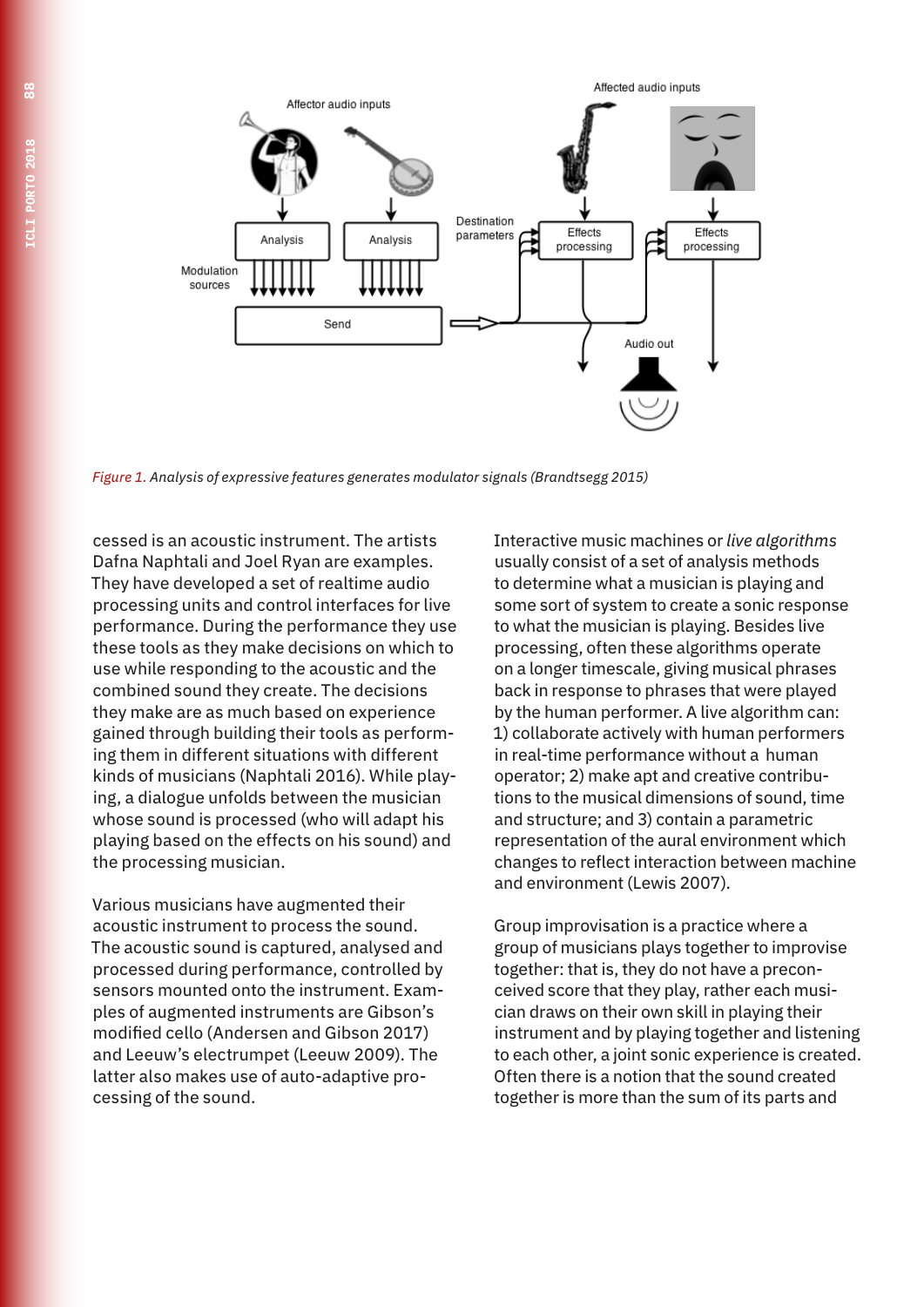by improvising together the musicians inspire and challenge each other allowing each to find new ways of playing their instruments. Weinberg (2005) discusses interconnected musical networks. His examples involve completely electronic or digital networks, but the crossadaptive performance setup also fits well into his description, and the theoretical framework he presents can be used to further analyse and understand crossadaptive performance situations.

With crossadaptive processing the sound of an acoustic instrument is augmented through processing, similar to the audio processing musician in that one musician is processing the sound of another musician. However, there is a distinct difference in that the control over this processing is indirect: it depends on the acoustic features or musical qualities of the sound another acoustic musician is playing, rather than explicit control using sensors and controllers. The setups for crossadaptive processing are similar to live algorithms in that the algorithms are decided upon and fixed before the performance. The choices for which analysis features to use to control certain processing parameters, and the choices for which processing algorithms to use and which parameters to control are made before the musicians start to play. Of course, these design choices can be and often are informed by previous playing sessions. Also there may be a choice to play with different sets of crossadaptive entanglements, thereby dividing the live performance into different sections. In the connections that are made, usually the effect is taking place *in the moment*, that is the algorithms do not perform by themselves on higher level time structures of the music.

A crossadaptive performance is a special case of a group improvisation with the added entanglement of the instruments through the crossadaptive connections that are made between the acoustic instruments. For the performer being modulated then, there is a filter into which one's expression on the instrument must pass. Cobussen (2017) in his theory of *Field of Musical*  Improvisation understands musical improv-

isation as a nonlinear, dynamic and complex system in which various actants are at work: not only the musicians, but also "space, acoustics, instruments, audience, technicians, musical and socio-cultural backgrounds, technology, and the like all play a significant role". He also stresses the singularity: "each improvisation thus yields a different network of actants and interactions, a unique configuration or assembly." When we look at the performances that were done during this project, this insight helps us to understand the crossadaptive interaction.

#### **3.Notions of instrumentality**

Looking closer at what happens during a crossadaptive performance, questions of agency of the musician and the musical instrument arise. In the discussions following the crossadaptive playing sessions, one musician remarked: *"*It is like giving away some part of what you've played, and it must be capable of being transformed out of your own control*"* 2. This remark hints that the single musician is giving some of their sound to another agency within the performing context. In the discussion around the *live convolver* 3 that was developed the musicians noted that they could be either in control of the timing of the musical events or of the sonic texture.<sup>4</sup> Notably also different musicians found one form of control more comfortable than another, presumably based on different modes of music making (e.g. more biased towards the timbral image, the temporal phrasing, the gestural energy flow, etc.). Other concepts that arose from the discussion of the playing within a crossadaptive setting were the notion of *control intimacy*: how close the physical gesture is to the sound that is created and *reactive inertia*: 5 how fast the player can change the sound she is playing.

A pianist remarked "It felt like there was a 3rd musician present."6 And this points to the notion of the crossadaptive processing having its own agency, similar to Peters (2016) observation when playing in a physically interconnected assemblage of instruments: "We understood that we were dealing with an unfamiliar other,

- 5 Described in blog post http://wp.me/p7UOyo-e0#reactive
- 6 http://wp.me/p7UOyo-cE

<sup>2</sup> http://wp.me/p7UOyo-ci

<sup>3</sup> In the live convolver the sound of one musician is captured in a buffer. This buffer is then used as an 'impulse response' with which the sound of the other musician is convolved. For a more in-depth description, see (Brandtsegg, Saue and Lazzarini 2018).

<sup>4</sup> http://wp.me/p7UOyo-e0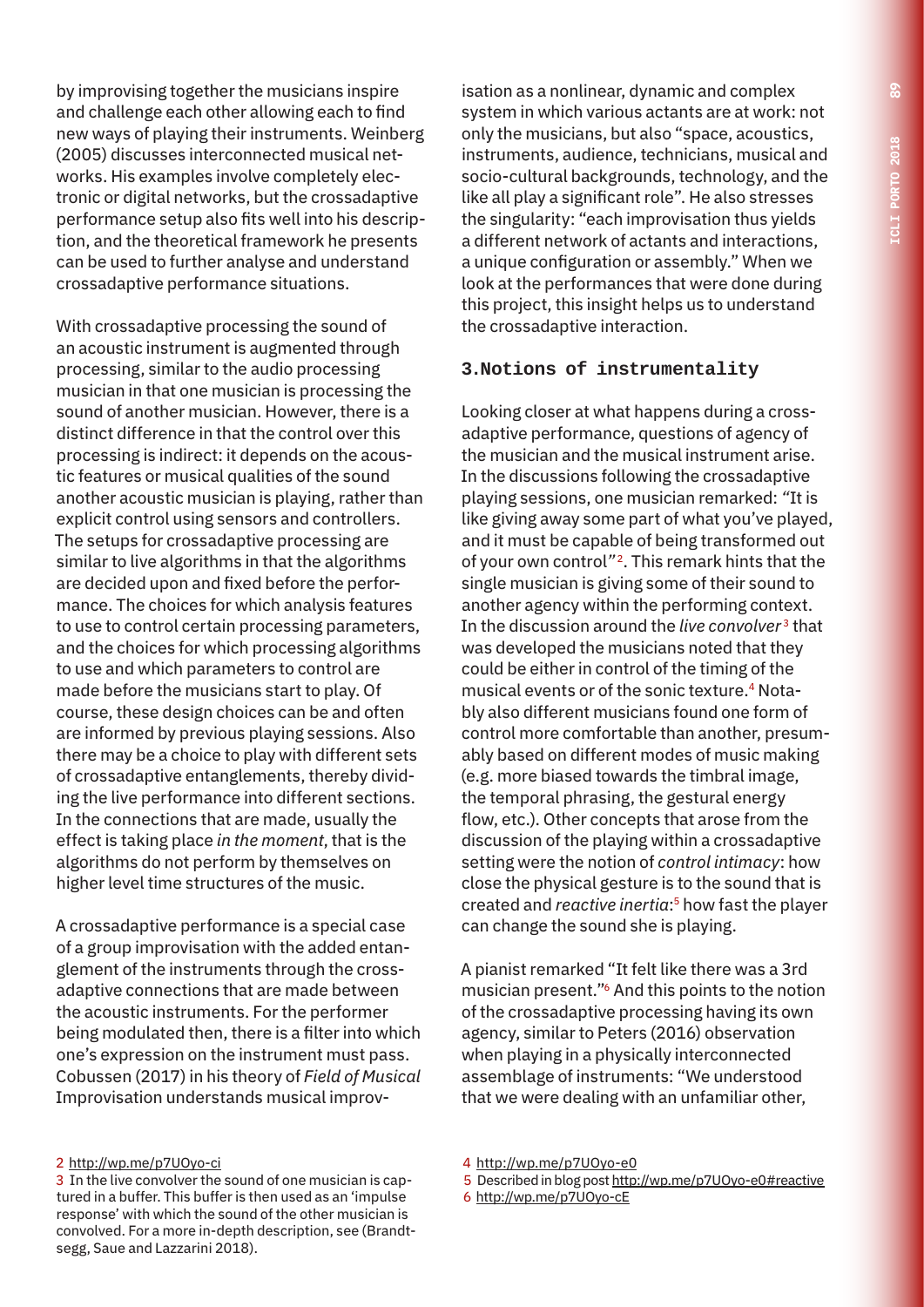and we kept the shared imaginative connection we had immediately made between the natural agencies (. . . ) and that voice's agency intact".

Alperson (2008) argues that "ontologically, musical instruments need to be understood as musically, conceptually, and culturally situated" and as "an amalgam of material object, the performer's body, and bodily dispositions as habituated by the developments of various musically related skills" (including not only those of performers but also of instrument builders, composers and the audience). He argues that "musical instruments must be understood as instrumentalities in the context of human affairs". He writes "what the performer does is perform a work with an instrument that is at once both *recalcitrant* – insofar that it must be 'mastered' so that the instrument can be utilized in the service of the production of musical works – and *intimate* – insofar as musical instruments are inevitably connected with the bodies and bodily actions of performers" (our emphasis). He recognises the performance as a 'work-in-performance' that is "doubly bound in consciousness" in that it can be appreciated aesthetically in terms of its instrumental accomplishment: appreciating both "the performance *of* the work, as the performance *in* the work." (our emphasis).

Peters (2016) extends Alperson's concept with the notion of *shared instrumentality*, which can vary over time. He uses the term *distributed instrumentality* for the idea that many instruments join up to form a single instrument (e.g. in an orchestra) and then describes how over the course of a performance instrumentality can *shift* between its *individual* (monadic) and *distributed* (shared) forms as *individual* sonic territories are negotiated with the *interdependence* of decision-making and the creation of *shared* gestures. In the example of his assemblage performance with his ensemble he describes how the environmental agency (that comes out of the physical interconnection between the instruments the performers are playing) can enter and contribute its intrumentality,"the interconnectedness of the instruments creates a new instrument". The listener to the ensemble can then at the same time appreciate the "*technical* accomplishment and the virtuosity; she can also appreciate the performers' interpersonal accomplishment and virtuosity" (his emphasis).

In view of Alperson's discussion (2008), the instrumentality of crossadaptive processing encompasses both the creation and building of the crossadaptive connections between the instruments before they are performed, and the performance with these connections. The instrumentality of the performers that they can build up then encompasses (similar to the 2nd order instrumental skills of Marques Lopes, Hoelzl and De Campo (2016)):

- familiarity/knowledge/implementations of feature extraction for their (acoustic) instrument,
- familiarity/knowledge/implementations of processing for their (acoustic) instrument,
- experience in playing in different constellations (with different musicians playing different instruments),
- and in the moment of performing in a particular setup: the accomplishments within that performance.

Similar to Peters's (2016) physical interconnectedness of instruments, in the crossadaptive setting (where the interconnections are made by algorithms), the musician has to balance her own individual sonic territory (the direct sound of her instrument) with the shared sonic territory (emerging out of the processing of her instrument's sound controlled by the other musicians sound, and the processing of the other musicians' sound based on analysis of her own direct sound). Meanwhile the other musicians are also navigating between this individual and shared territory. Depending on how the interconnections have been set up, it may be that there is almost no possibility to create an individual gesture as it is always (also) a shared gesture.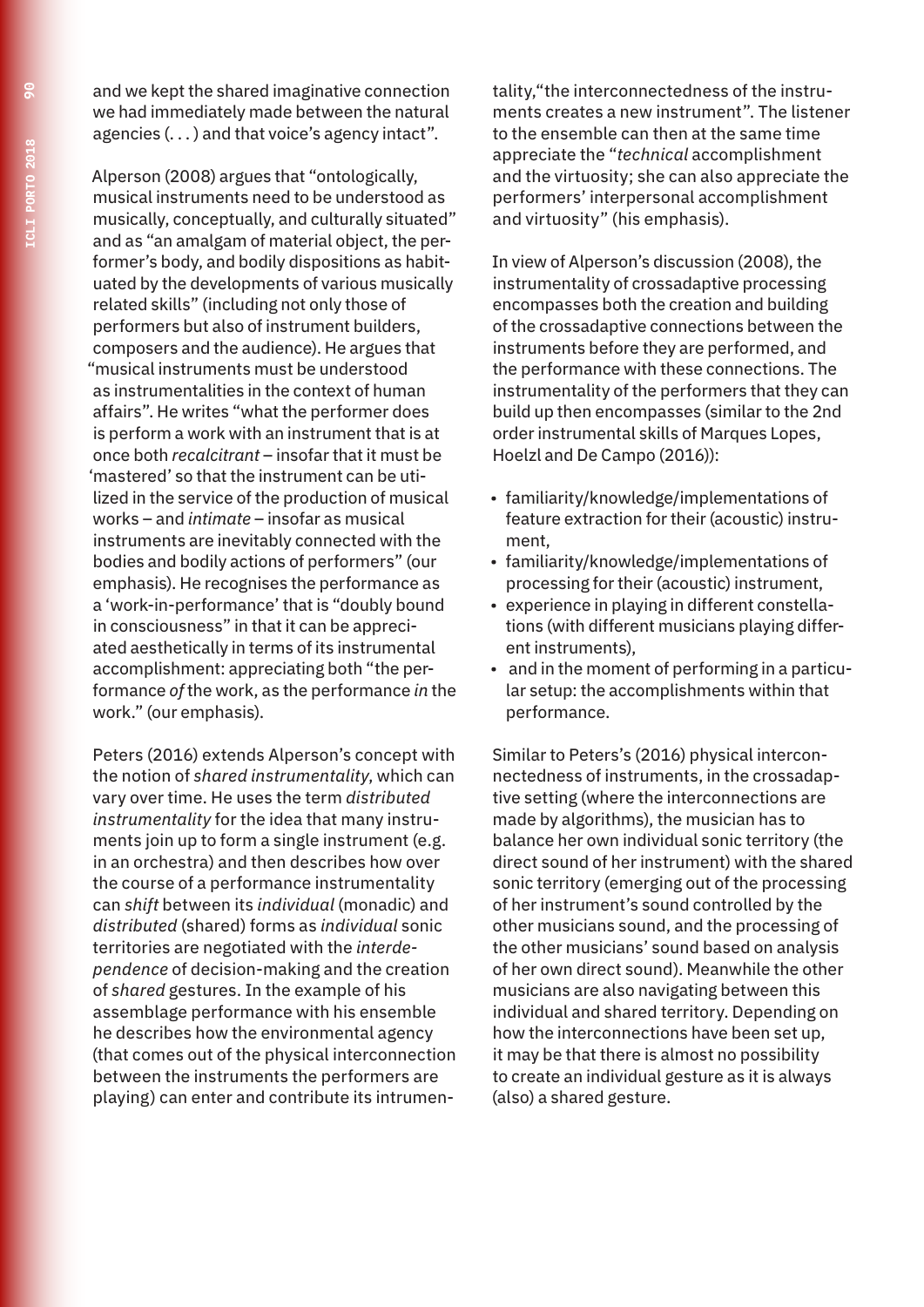Equivalent to Peters's (2016) ensemble setup, the crossadaptive interconnectedness of instruments can be seen as an environmental agency, although we can also argue, especially in the case of multiple musicians being interconnected in different pairwise ways with other musicians (e.g. between saxophone and guitar, guitar and percussion, and percussion and saxophone.) that a multiple of such agencies emerge out of the performing together. Lewis (2018) writes "Through improvisation, with and without machines, and within or outside the purview of the arts, we learn to celebrate our vulnerability, add part of a continuous transformation of both Other and Self." In improvisation with crossadaptive processing, this vulnerability is mutual and interdependent.

#### **4.Discourse and communication — How we talk**

In analysing how we perceive and talk about performance, there is a tension between the viewpoint of the performer and the listener, and also between the experiential (phenomenological) and the technical approach. On the technical level, the performer has an understanding of her own acoustic instrument, the methods used for feature extraction on the sound of her instrument, and the effects this will have in modulating the instrument sound of other performers in the ensemble. Also she knows what features from the other instruments will control the processing of her own sound. During the performance, the performer has an embodied experience, where she has an active influence on the process. At this moment there may be a tension with the desire to forget about the technical implementation while performing. Borgo (2005) describes this desire in Evan Parker's music as a shift from left-brain to right-brain activity and "although (Parker) had worked diligently to establish these extended techniques, he believes the best parts of his playing to be beyond his conscious control and his rational ability to understand." Thus being able to forget about the techniques may improve the experience of performing. However,

to be able to adjust and improve the experience, an understanding needs to be gained on what aspects of the technical implementation worked and which did not, so they can be adjusted.

During the performance the listener has an experience of listening to the music, the music affecting his mind and body in a non-analytical, non-verbalised way – the experience of being there in the moment in the same space with the performers. At the same time, the listener is curious about what is happening and may attempt to analyse what is going on: Who is creating which sound, who is doing what? What are the interactions between performers? The socio-cultural, musical and technical background of the listener as well as the information provided by the performers and the event organisers will affect this analysis and how the listener can subsequently verbalise her understanding of what happened during the performance. For the performer and listener to discuss the performance, awareness of these different levels of understanding and making translations between these levels is important: a listener may have observed important interactions between the musicians, but verbalise these in a way that is not directly understandable to the performer. And vice versa.

#### **5.The crossadaptive instrument**

Musicians generally learn (in any style or genre) through a variable mix of two approaches. On the one hand small increment demonstrations<sup>7</sup> $$ more atomistic, from which larger ideas are built up – and, on the other, the practice of learning through creative play – more holistic, which may be broken into smaller chunks on reflection.<sup>8</sup> In crossadaptive performance the challenge is that there must be at least two mutually interactive performers who must learn their instrument together. A specific aim – a desired change or end – may not be feasible; indeed a rational choice may only be possible in the most general terms.9 We might wish to have a binary 'we do' or 'we do not' know the outcome of an experiment. In practice, however, while learning

<sup>7</sup> For example Trond Engum's documented sessions are excellent examples of small increment learning. 8 For example the session at UCSD Studio A, June 2017, complex mappings were used with a more holistic explorative approach.

<sup>9</sup> NTNU meeting discussion June 2016.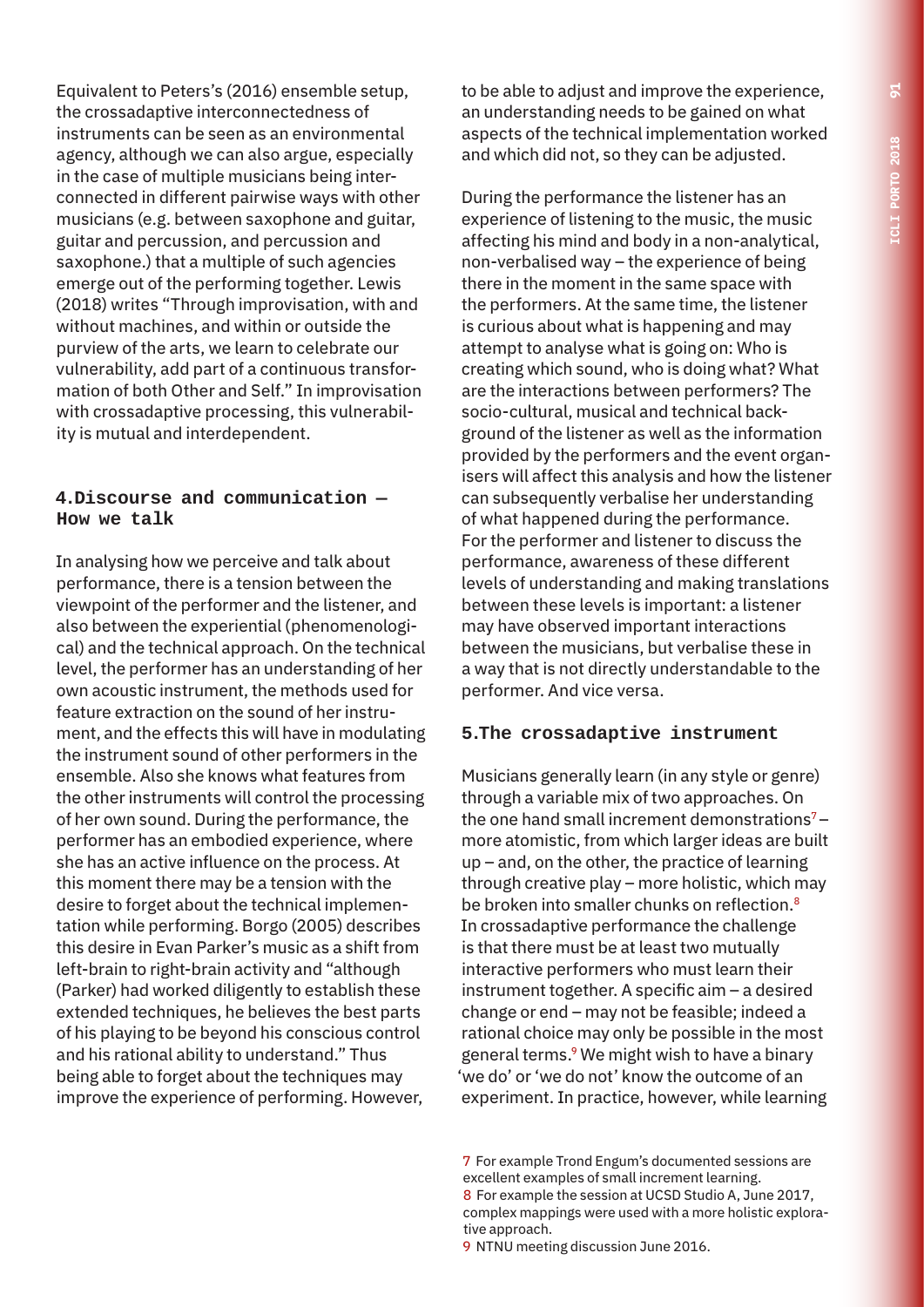a new system such as this, performers become aware of a range of more general possibilities. It may be we need to shift from control intimacy to much more *fuzzy causality* – this type of action will have this *range* of possible results. The mapping of action to result is no longer simple.

The recursive interaction of crossadaptive processing creates a potentially unstable mapping. There is (probably) no longer a direct linear causal relationship to any result. While we might expect the possibility of a kind of 'chaotic anarchy', many of the learning and practice sessions<sup>10</sup> show that rehearsal acts as a 'control filter'. A criteria that emerges in discussion and observation appears to focus on making 'ecological' sense (or not) of the possible results. This strongly suggests that the mapping need not be conceptualized in detail but that metaphoric and more general descriptors emerge as more useful. Contributors to one discussion likened this to learning to balance on a high wire or to ride a bicycle. So we see developing an 'immanent' or 'emergent' description of the results – holistic and not detailed. Our language makes a transition from a local to a global description. This shifts issues of control or influence over what is performable. A holistic approach allows other modes of control: ". . . not to intellectually focus on controlling specific dimensions but to allow the adaptive process to naturally follow whatever happens to the music"<sup>11</sup>

#### **6.Perception, imagination, intentionality, emergent qualities**

The question of sound monitoring in such a complex performance situation needs to be addressed and this effects how we can "play by ear". Several of the performers on the crossadaptive project also commented on this. For example Kyle Motl and Steven Leffue in session reflections.12 This also raises the question of "is it important enough to the performer to effect this change in another musician's sound, so that she will switch from what she was otherwise about to play?" As open an issue as this may be, one can imagine it has to do with the degree of

preconception. If the musician can preconceive the effect, then there might be an urgency and a will to do what is required to effectuate that change. Then again, we see some particular areas of conflict, where the desire to play (or not play) something might conflict with the desire to control some parameter. The roles of "playing as a controller" or "playing as an independent instrument" can be used to indicate some of this conflict.

So is this music interesting in itself as music or is it interesting merely by means of its production methods? Indeed some of the musically interesting features of the music are connected to the modulation interaction patterns. One could object that this makes it merely intellectually or technically interesting. Then again, just as a random example, say, when Thelonius Monk attempts to play microtonally by means of using clusters of semitones, there is an interesting musical negotiation between intent and instrument. The manner in which the characteristics of the instrument are explored to express the initial creative impulse makes this music have an additional layer of fascination available.

Finally and most importantly there is the issue of intentionality – not a new discussion but very important here. The traditional form of the question might be 'Does what the creator intends matter?'. But we have confused this issue here – above, we suggested that with crossadaptive processing scenarios we may have only very vague (fuzzy) notions of what might happen next – so our intentions likewise cannot be specified exactly a *priori*. This may have no bearing on whether this makes the music 'good' or 'better'. 'Did you hear what was happening?' could be asked by a listener. What does it mean: 'To hear a process' – this is not the aim (we suggest). Too often this implies a kind of technological listening – do you hear the technical processes? Do you 'decode' how these operate? Let us ask instead 'Do you hear what is happening *musically*'? For that we hear *the results of the process* – the sense of an *emergent* quality that comes about through a procedure the listener may *not*

- 11 http://wp.me/p7UOyo- e0
- 12 http://wp.me/p7UOyo- fw#playbyear

<sup>10</sup> For example the seminar of 16 December 2016.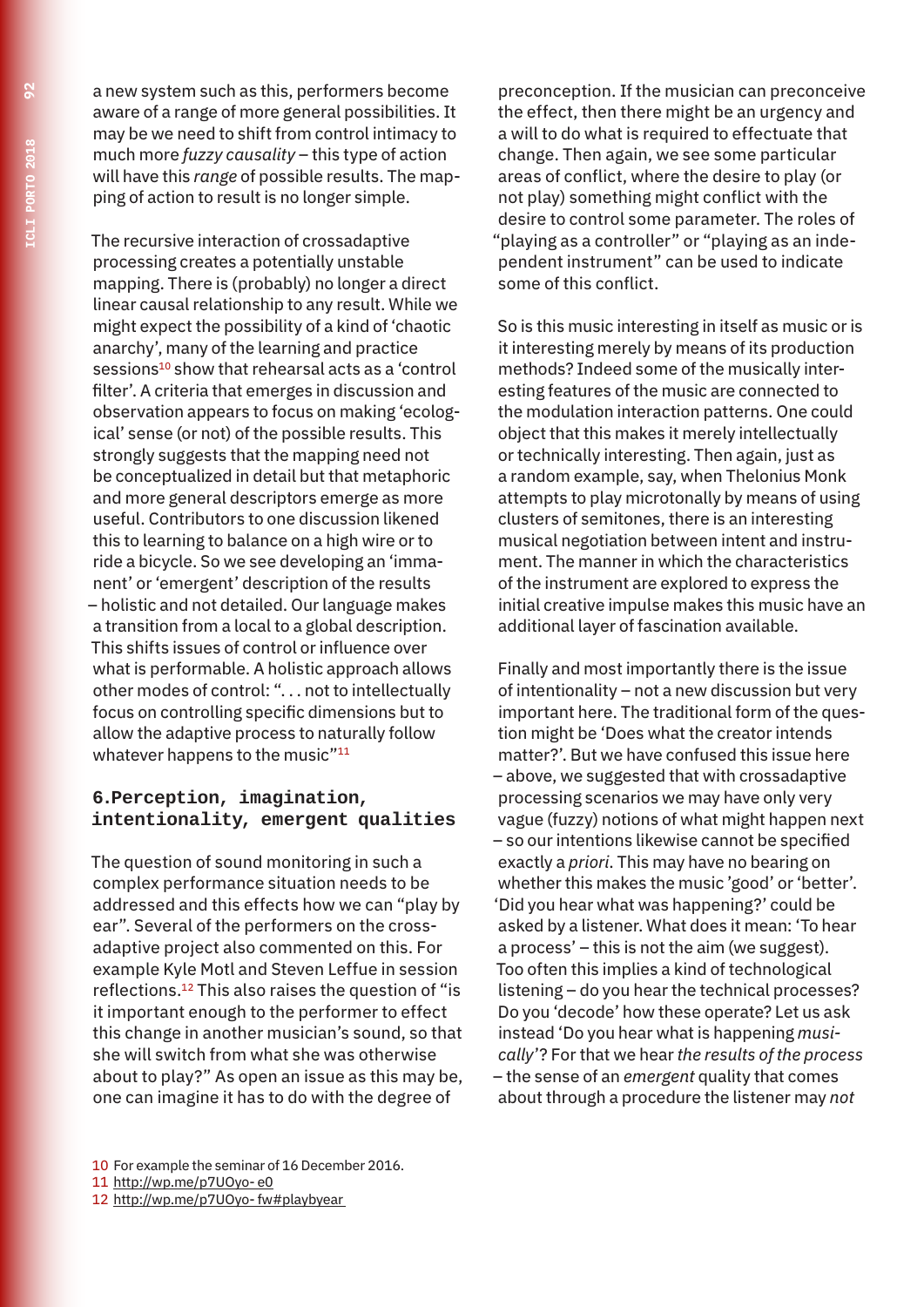be able to identify or describe. Thus, as we have already remarked, the listener may have no need of knowing, or any means to know, the details of a crossadaptive interaction. Other overall characteristics may emerge – in performativity: senses of play, exploration, interaction, or in the musical material: timbral, textural. The sense of fluid flow in its many manifestations is one such common emergent property.

So we have an interesting additional duality here – can the performer hear the emergent property to which they contribute? Well, maybe. There are some issues here that are technical, philosophical and ethical at once. Treating the individual performer as a 'cog in a machine' – only aware of the immediate cogs surrounding – is a continuation of a long tradition within western art music. If, however, we wish to empower the performer to take performative decisions (however fuzzy) then this question becomes immediately more complex.

#### **7.Evaluation and reflection on potential**

As we have seen in practical experiments, the issue that one performer's actions modifies another performer's sound has some profound musical consequences and implications. Since the performer cannot necessarily expect to follow up her statements, the opportunity to build form on various levels has been punctured. Then, with these clearly limiting factors, what makes it worthwhile? The musical action of crossadaptive processing has some potentially attractive features that we could say belong to the compositional: allowing one character/ gesture/motif to reappear somewhere else and thus create connections in the compositional whole. With crossadaptive performance, these connections would most often be synchronous. Something changes in a particular manner in one part of the sound world, while something else changes in perfect synchrony somewhere else. Still, it is not simple mimesis, the connection will most often be blurred because it also depends on a complex set of factors.

The potential for co-creation and interconnected timbral modulation gives birth to a new set of affordances. Overcoming the flip side elements may well be a question of mastering the new, collective instrument. One could argue that we, after more than two years of exploration, should have gotten some sort of control over this. Then again, part of these two years have been spent identifying (and getting to know intimately by performance) the problems, and also actively seeking to discover potential unknown problems by working with diverse groups of performers. Perhaps the mastering of the collective instrumentality, and the environmental agency is one of the biggest challenges.

One could also argue that the instrument design to a very high degree determines the musical potential and the modes of exploration. In this we include the selection of effects to apply to process the sound, the features to extract, and how exactly to map them. The mapping from features to control parameters can be characterized along a dimension from simple to complex, direct or indirect. A simple mapping can be easy to understand for performers and listener with a perceptually direct connection between action and modulation. More complex mappings can enable intricate relationships and rich environments. Some parts of the mapping may only be enabled under certain conditions. Such complexity can enable the construction of a rich potential for intricate expression or it can result in obfuscation and lack of control intimacy. If this seems exaggerated or contrived, in terms of the number of active control parameters and their mappings, think of the situation with a traditional acoustic instrument like the violin or the human voice. There are literally dozens of control parameters of varying influence on the sound, and some of them are only active on the condition of the activation of other control parameters. The most radical aspect of crossadaptive modulation is thus that the conditions of activation may lie in the hands of another performer.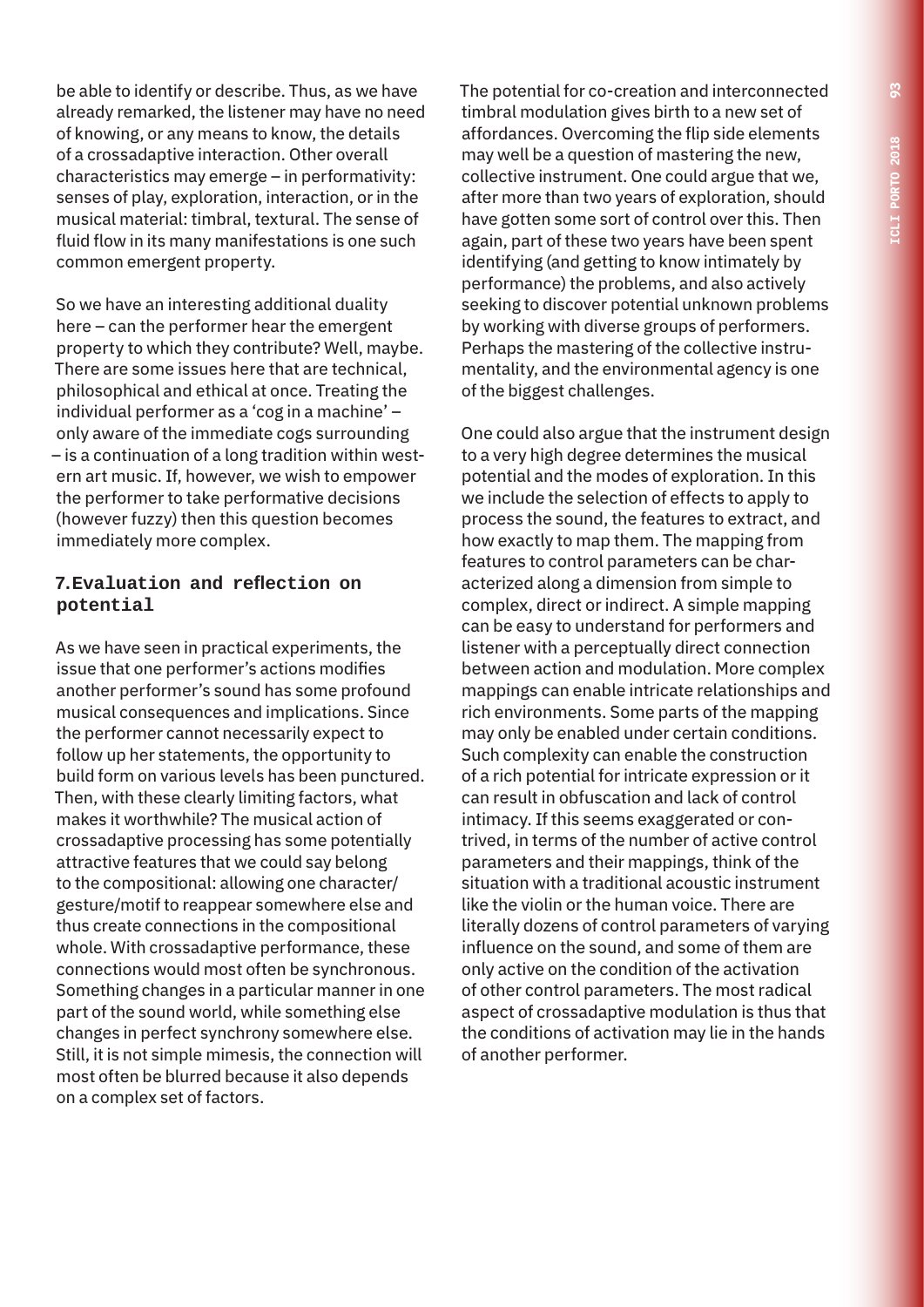*Control intimacy* as coined by Moore (1988) allows an open interpretation, but is commonly used to signify an instrument's facilitation to minimize the distance between the performer's intent and the musical outcome. In such an interpretation, crossadaptive methods will in many cases lessen the control intimacy. However, we might argue that the control intimacy of cross adaptive performance is greater than elsewhere, because it is symbiotic and dependant on conditions. The actions of the other performer enables certain nuances within my expression. Control intimacy is not a static feature of the instrument but is dependent on skill, and in this context also on interaction with the other performer.

#### **8.Conclusions and future directions**

We have looked at the relatively recent practice of crossadaptive performance, and situated it in the light of other electroacoustic and improvisational performance practices of the last few decades. As part of the investigation, we have also looked at the instrumental agency and the shared instrumentality that naturally arise in the context of crossadaptivity. To discuss the process we found that we needed to balance the phenomenological (holistic) and the technical (atomistic) approaches, as well as consider the viewpoints of the performer and the listener. This somewhat phenomenological approach is also suffused by an evaluation and a reflection on the yet-to-be-tapped source of intimately tuned musical expression enabled by these techniques.

After two years of intense exploration, it seems the field has more the character of an explosion of potential directions than a condensation and stabilization. It is clear that the crossadaptive mode of performance requires specialized skill and that further experimentation with a select few performers may be fruitful. Simultaneously, we see a huge variety of approaches, even

within our relatively small group. Perhaps 50 performers have been in direct contact with these techniques within our research project, and with the variety seen here, one could expect other groups of performers to come up with wildly differing perspectives and vantage points. As such, one important part of future work is to make the work methods more easily accessible for performers and researchers outside of our group. We also see that others are already picking up alternate modes of utilization.13 Other use cases might involve expressive control of technology in a wider context, say, like voice control of devices and environments. Crossadaptive techniques involves methods of expressive analysis that might enable nonverbal emotive control of such responsive environments. These are but a few of the yet unexplored directions.

13 For example in the project "Goodbye intuition" currently being conducted at the Norwegian Academy of Music.